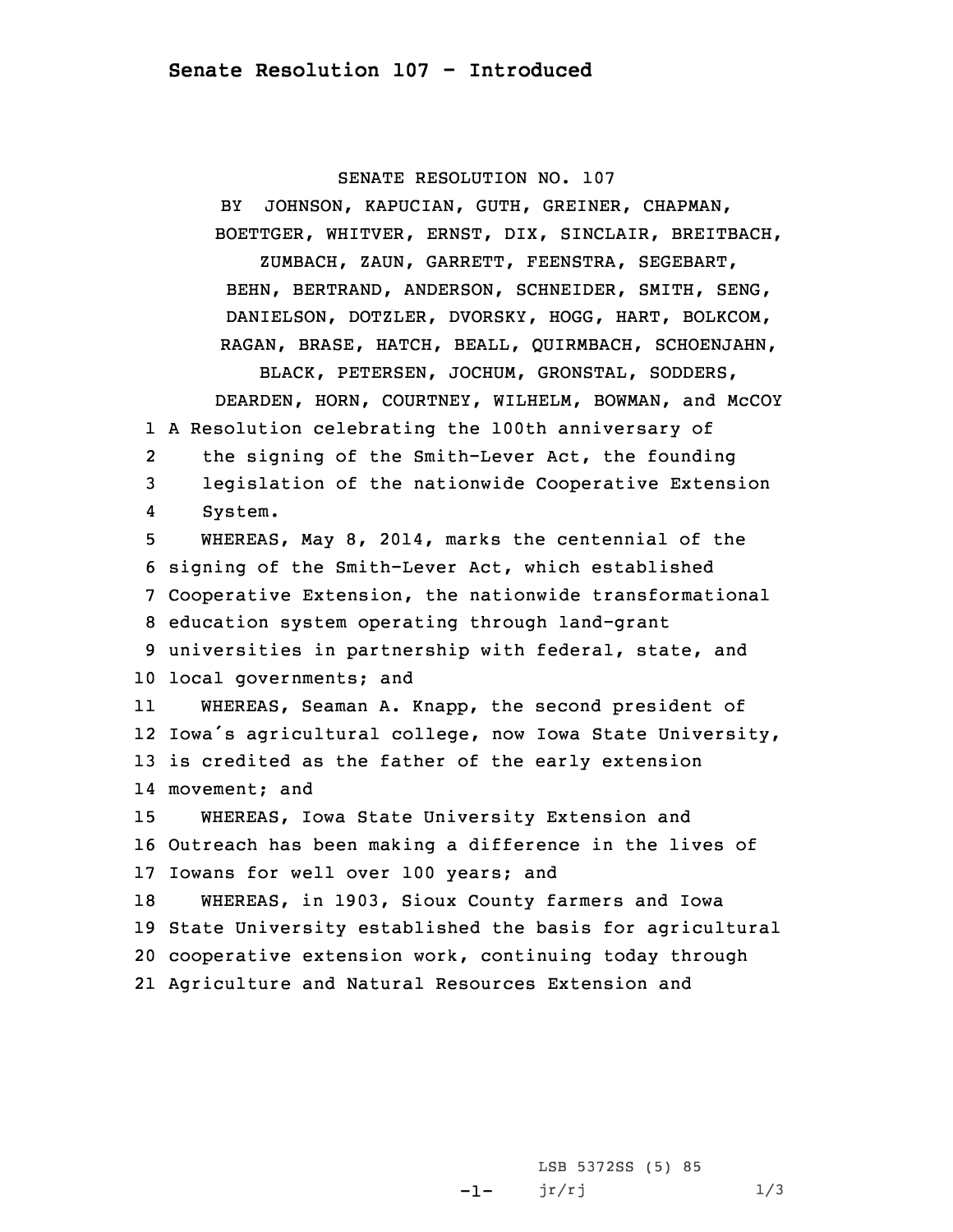Outreach; and 2 WHEREAS, Iowa counties began organizing for extension work in 1912, and today elected extension councils in every county partner with Iowa State University Extension and Outreach to bring research-based education to their citizens; and WHEREAS, in <sup>1916</sup> Black Hawk County hired Iowa's first extension home demonstration agent, the predecessor to today's specialists in Human Sciences Extension and Outreach; and 11 WHEREAS, by the 1970s, programs in community resource development, now Community and Economic Development, had become an integral part of Iowa State University Extension and Outreach; and WHEREAS, 4-H, the youth program of Cooperative Extension nationwide, traces its beginnings in Iowa to Page County and the work of Jessie Field Shambaugh, and today 4-H Youth Development reaches one in five Iowa school-age youth; and WHEREAS, extension and outreach educational programs are focused on feeding people, keeping them healthy, helping their communities to prosper and thrive, and turning the world over to the next generation in better shape than we found it; NOW THEREFORE, BE IT RESOLVED BY THE SENATE, that the Senate encourages the people of Iowa to observe and celebrate the centennial of the Smith-Lever Act with <sup>a</sup> focus on continuing an innovative and sustainable future for extension education in Iowa and nationally; and BE IT FURTHER RESOLVED, That the Senate thanks Iowa

> $-2-$ LSB 5372SS (5) 85  $jr/rj$  2/3